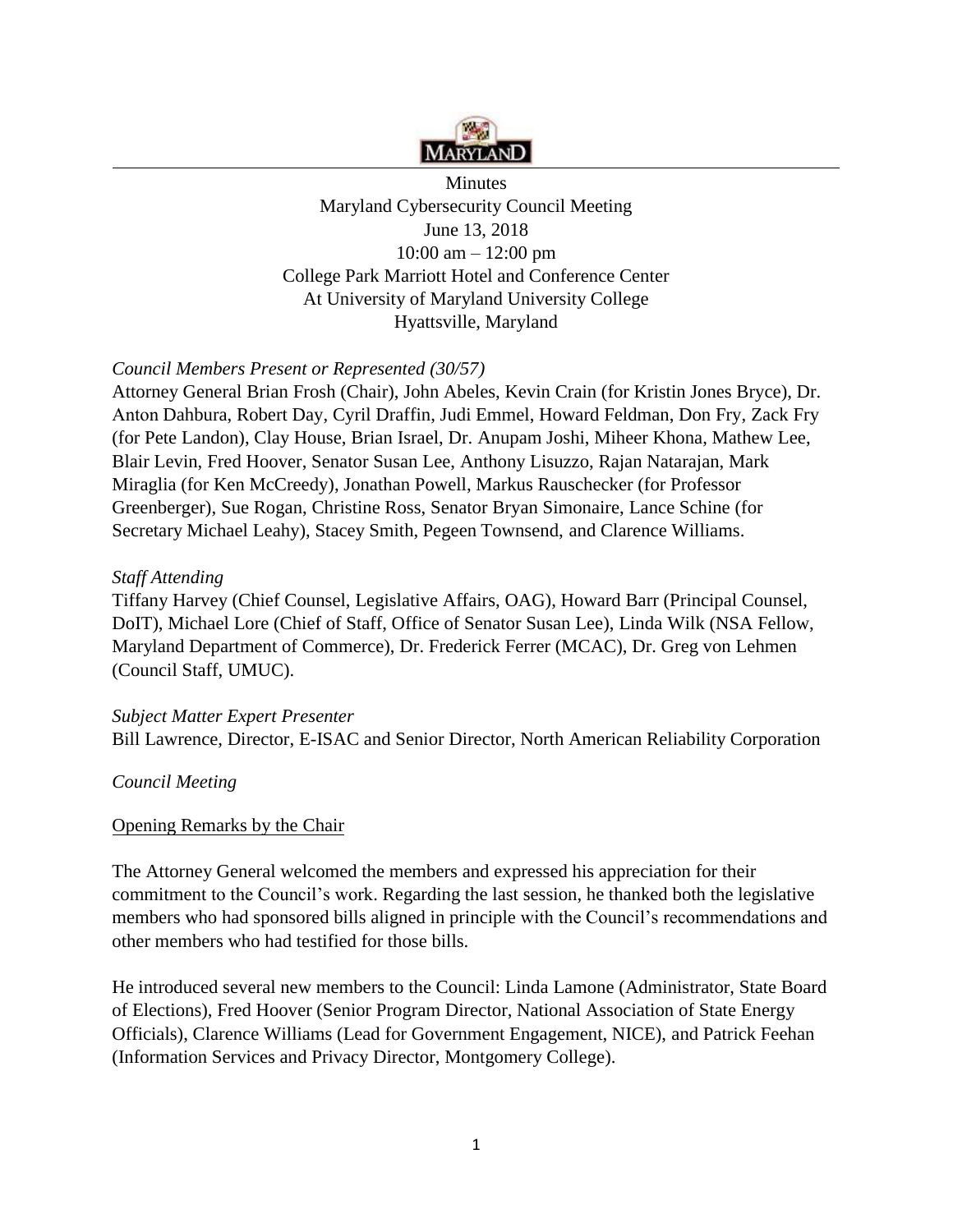He updated the Council on its letter to the Governor calling for significantly increased funding to secure the state's networks. The letter was acknowledged, and its timing was opportune. It coincided with the formation of a working group under the Governor's cybersecurity executive order. The group submitted a report to the Governor on June 1. The Attorney General observed that the security of the state's systems needs major attention. While the Governor may not be able to share the report due to its sensitivity, the Council was able to provide informed input at a critical time.

Before turning to the subcommittee reports and the presentation by Mr. Lawrence, the Attorney General called for the minutes. Motions to approve were made and seconded, and there being no objections, the minutes were approved.

#### Subcommittee Reports

## *Senator Susan Lee, Co-chair, Law, Policy and Legislation Subcommittee, for both her and Mr. Blair Levin.*

On behalf of herself and Blair Levin, Senator Lee thanked the members of the subcommittee for their contributions in the last session and their efforts to prepare for the next. She noted that the subcommittee had met on June 5. She concurred with the Attorney General's assessment that the 2018 session saw a number of bills pass that were consistent with the Council's recommendations:

- SB 202/HB 710 (Credit Report Security Freezes). Senator Lee, Delegate Carey and Delegate Lisanti. Extending legislation passed in 2017, the bill requires that credit reporting companies like Equifax provide consumers affected by a breach with free credit freezes and thaws of their credit reports without limit.
- HB 281 (Securing the Future: Cybersecurity Education for All). Delegate Aruna Miller. The bill requires that beginning with the 2021/2022 school year, each public high school must offer at least one computer science course and school districts must make efforts to incorporate computer science in elementary and middle schools too. The bill calls for increasing enrollments of traditionally underrepresented groups in computer science. It also establishes the Maryland Center for Computing Education at the University System of Maryland to engage in activities to strengthen the skills and increase the number of computer science teachers.
- SB 228 (Cybersecurity Investment Tax Credit). Senator Guzzone. The bill has three components covering convertible debt and the 'buy Maryland' tax incentive in addition to the investor tax credit. The credit is structures so that 75% of the tax credits shall be awarded for purchase of cyber products to encourage development of IP.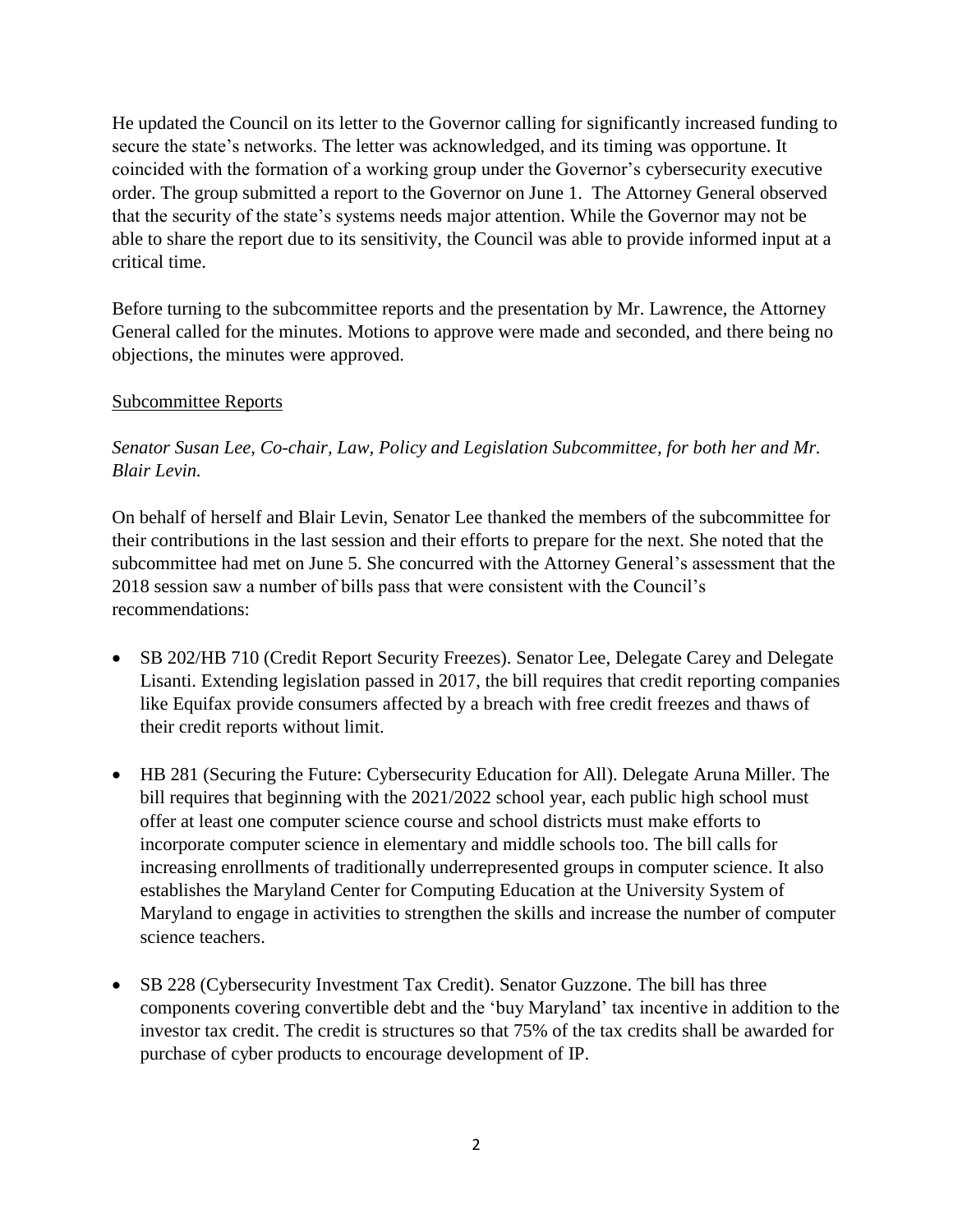Senator Lee noted that there were bills that did not move in this session:

- SB 376/HB 456 (Cyber Intrusion and Ransomware). Senator Lee and Delegate Barron. Even though the bill was similar to statutes in other states, it did not move out of committee because it thought that while ransomware is a new threat, its effects are already provided for by the extortion law and other parts of the state code. With the Council, the subcommittee strongly believes that given ransomware's diverse uses—from simple extortion to disruption of operations—and its potential for catastrophic impact, including loss of life, it should be specifically called out as a crime in a bill with appropriate penalties.
- SB 882 (Telecommunications and Computer Network Access). Senator Lee. The bill would have enforced net neutrality of ISPs by making it a requirement of any ISP doing business with the state government and would have set standards for the procurement of IoT devices by the state. Cyril Draffin, a member of the Critical Infrastructure Subcommittee, provided helpful testimony on IoT and the complexity of securing it.

The Senator concluded by outlining the subcommittee's program of work for the next session:

- Draft revised ransomware bill. Two approaches are being discussed. These include incorporating ransomware in computer intrusion legislation and ala Michigan Public Act 95, making possession of ransomware per se illegal with appropriate carveouts (e.g. protecting ransomware research).
- Draft a bill requiring ISPs to obtain affirmative consumer consent before sharing browser history. This may be a first step toward a similar requirement that would apply more broadly to data brokers.
- Draft amendment to MPIPA to add geolocation and perhaps other attributes to the class of PII protected by the statute.
- Draft updates to state breach law to align it with changes in MPIPA.

She noted that the subcommittee had decided to defer action on standards for state IoT procurements, pending a forthcoming NIST special report, and that it may ask the Council to adopt a formal recommendation endorsing net neutrality.

Mr. Israel asked how large the Maryland teacher shortage in computer science is in cybersecurity and what the state was doing to address it. Senator Lee answered that there is a significant shortage and that HB 281 seeks to address it through the Maryland Center for Computing Education housed at USM.

Dr. Joshi concurred that the new Center will be an important vehicle for all of the universities within the system to contribute to professional teacher training in computer science and cybersecurity. In this connection, he mentioned the Business Higher Education Foundation case study of cybersecurity education within USM that highlighted the degree programs at College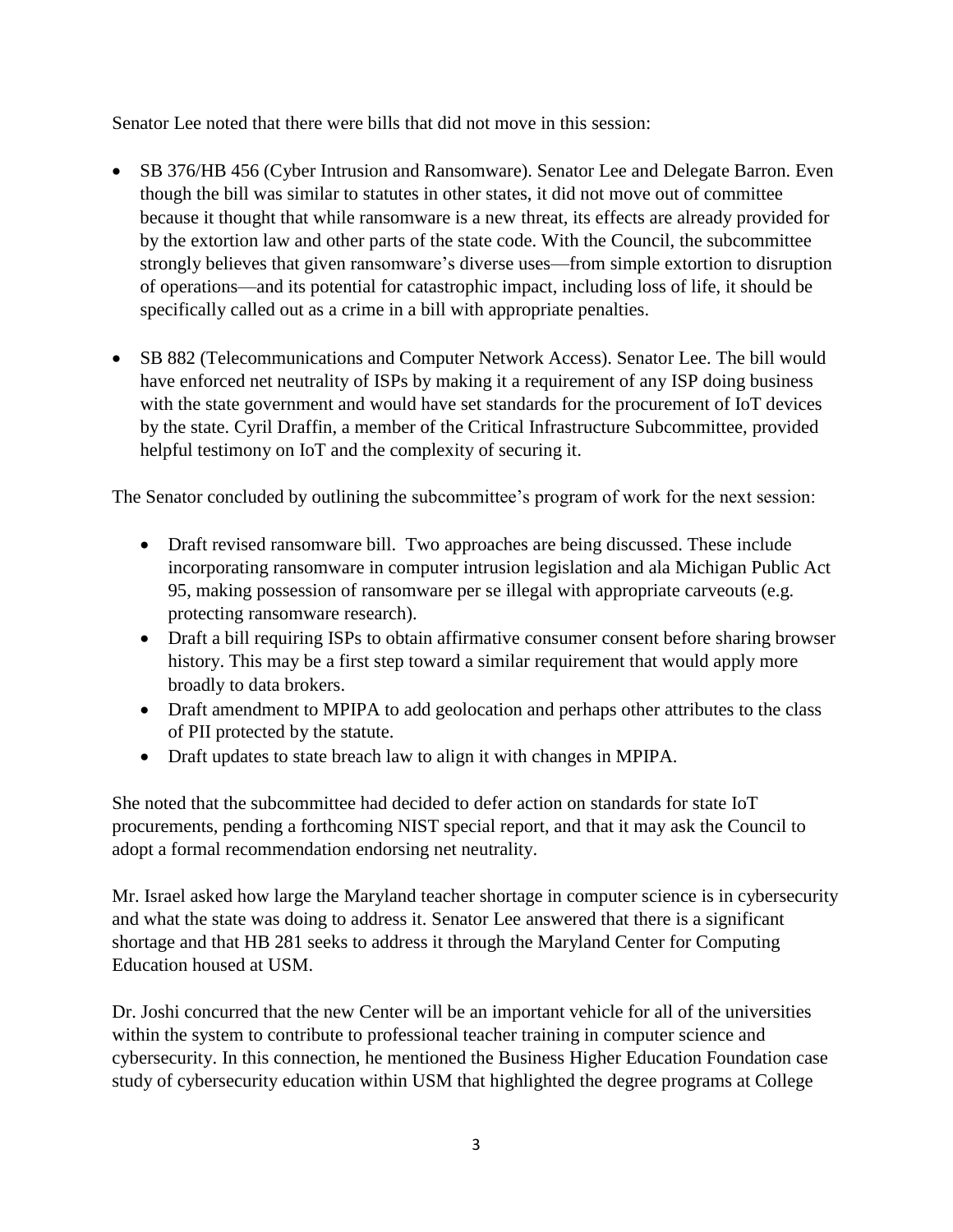Park, UMBC, Towson, UMUC, and Bowie State. (The case study, Building a Diverse Talent Ecosystem in Cybersecurity, can be found online at [http://www.bhef.com/publications.](http://www.bhef.com/publications))

# *Lance Schine, Deputy DoIT Secretary, for Secretary Michael Leahy, Chair, Incident Response Subcommittee*

Mr. Schine indicated that there are no updates for the subcommittee.

# *Mr. Markus Rauschecker for Professor Michael Greenberger, Chair, Critical Infrastructure Subcommittee*

Mr. Rauschecker conveyed Professor Greenberger's regrets for not being able to join the meeting and offered three updates that he had discussed with him:

- The Council's online cybersecurity repository. To contribute to the depth and currency of the new repository, the subcommittee has made significant progress is compiling a second installment of resources for small- and medium-size entities. John Abeles had suggested hundreds of additions. His efforts and those of other subcommittee members are being supplemented by student research assistants at the University of Maryland Francis King Carey School of Law. The goal is to add these resources to the repository before the next full Council meeting on October 16.
- Information sharing entity for Maryland (Joint recommendation of the Critical Infrastructure and Cyber Operations and Incident Response Subcommittees). Active discussions involving GOHS and DoIT are underway to form such an entity. The Critical Infrastructure Subcommittee has been connected to these discussions via Linda Wilk who has been providing research support for the state effort. Among the inputs it has provided, the subcommittee shared a draft plan for an information sharing organization drafted by one of its members (Clay Wilson). The state's work on an information sharing entity had started with Chuck Ames, former Cybersecurity Director for DoIT and delegate for Secretary Leahy on the Cyber Operations and Incident Response Subcommittee.
- Possible legislation to address CI owner needs. The subcommittee plans to undertake a program of direct outreach to infrastructure owners in Maryland to better understand their challenges. This information will shape subcommittee recommendations to support efforts by critical infrastructure owners to enhance their cybersecurity.

# *Senator Simonaire for Professor Jonathan Katz, Chair, Education and Workforce Development Subcommittee*

The Senator observed that one of the recommendations of the subcommittee was a scholarship for service program for Maryland that would be based on the National Science Foundation model. In consultation with Dr. Katz, he and Senator Lee successfully proposed such a program in the last session (SB 204). Aimed at full-time cybersecurity students the program requires that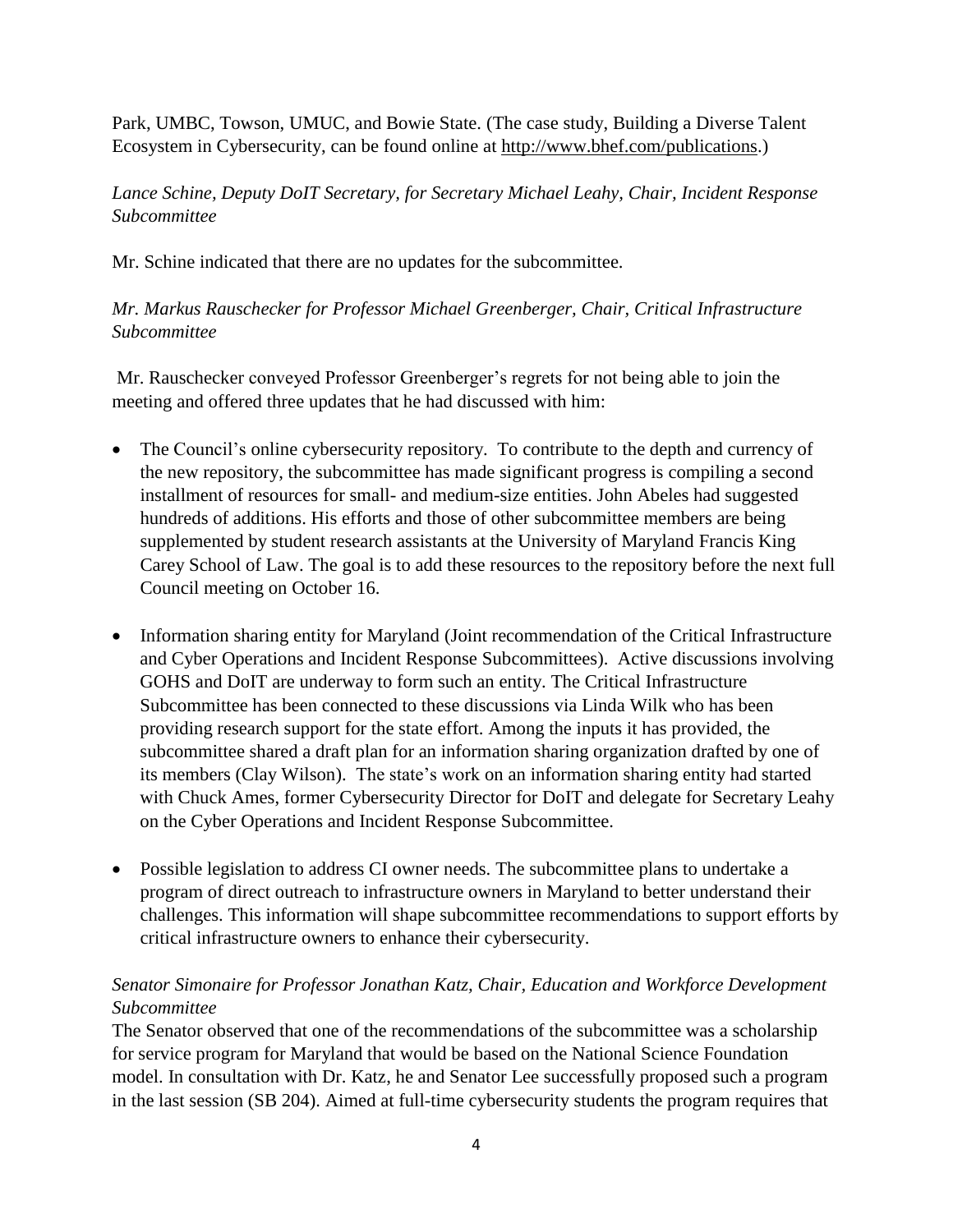scholarship recipients in two-year, four year or master's programs provide one year of service to the state government for every year of scholarship support. The Governor has allocated \$150,000 for the first year of the program.

Beyond recommendations made by the Council, the Senator noted two other legislative initiatives related to cybersecurity that he sponsored or co-sponsored. SB 281 (Maryland Cybersecurity Council - Membership – Revisions**)** added the Administrator of the State Board of Elections to the Council. SB 553 (State Government - Security Training - Protection of Security-Sensitive Data) requires the state to identify employees who handle "security sensitive data" and provide annual security overview training or refresher training for these employees.

Dr. von Lehmen commented that MHEC administers a large scholarship budget and asked whether any of those funds would be reprogrammed for cybersecurity scholarships. Senator Simonaire stated that those funds are dedicated for specific purposes by statute and cannot be reprogrammed for cybersecurity.

### *Sue Rogan, chair, Subcommittee on Public and Community Outreach*

Ms. Rogan had three updates for the Council informed by the subcommittee's meeting on May 21.

- Resources for the repository. While the Critical Infrastructure Subcommittee is compiling resources helpful to small and medium-size organizations, her subcommittee is identifying resources that would be of use to the general consumer. These concern best practices about how to operate safely online as an individual. Like the Critical Infrastructure Subcommittee, her subcommittee is aims to submit these resources prior to the Council's October 16 meeting.
- Support for an event. As part of its outreach mission, the subcommittee will seek support from the Attorney General's Office for the Council to serve as a sponsor to an educational event targeting small- and medium size businesses.
- SB 202/HB 710 (Credit Report Security Freezes). The new law is a major incentive for consumers to protect themselves with a credit freeze. The subcommittee will look for opportunities to inform the general public, whether through webinars or other platforms.

### *Ms. Stacey Smith for Ms. Bel Leong-hong, Chair, Subcommittee on Economic Development*

Ms. Smith mentioned that Ms. Leong-hong regretted that she could not be present. In preparation for the Council meeting, however, Ms. Leong-hong had convened the subcommittee on June 11, which agreed to the following report-out.

Ms. Smith observed that the subcommittee's recommendations in *the July 2017 Activities Report* were broad. In general, the subcommittee was asked to consider additional proposals to support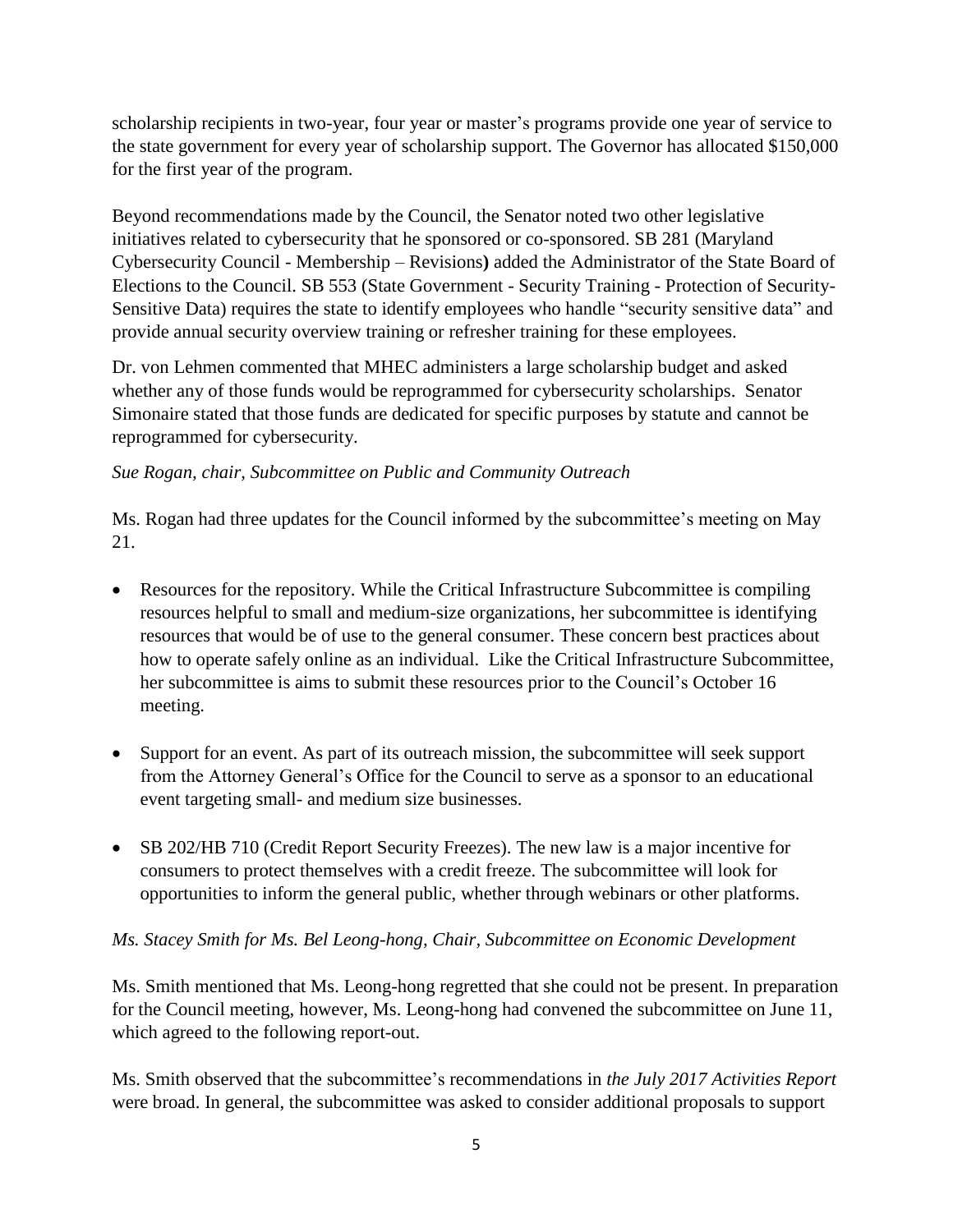the development and growth of the cyber-related business sector in Maryland in concert with other initiatives. These included but were not limited to a substitute package for the Investment Tax Credit, income tax and other incentives to give Maryland an edge in recruiting skilled professionals into the state, and incentives for firms to take on student interns to accelerate their security clearance process. The bills that members of the subcommittee supported in the last session and plan for the next are consistent with the Council's 2017 charge. Specifically,

- SB 228 (Cybersecurity Investment Tax Credit). Ms. Smith noted that a key contribution of subcommittee members and other organizations was the amendment to the bill that recognized convertible debt as a form of financing. This extended the tax credit to this particular investment vehicle and multiplied the incentive for investment in cybersecurity start-ups in Maryland.
- SB 517/HB 1226 (Career Apprenticeship Investment Act). This bill, which did not pass in the last session, aims in part to establish matching grants to expand apprenticeship opportunities in workforce shortage areas and hard-to-fill local government jobs, including those in cybersecurity. Maryland like every state faces a workforce shortage in cybersecurity, felt acutely by government entities. The subcommittee anticipates that this bill will be proposed in 2019, and subcommittee members will be supporting it as aligned with the broad charge in the *2017 Activities Report*.
- Income tax credit for cybersecurity professionals locating to Maryland to accept a position. Mentioned above as part of the 2017 recommendations of the Council, this tax credit continues to be discussed within the subcommittee. Other states are offering such incentives, and the subcommittee believes it is worth discussing with the Council's legislative delegation whether such a bill should be proposed in 2019.
- 2017 HB 873 (Income Tax Credit Security Clearances Employer Costs Extension). Sponsored by Delegate Carey, this bill extended the tax credit that firms could claim against the cost of meeting security requirements (e.g. building a SCIF). It appears to be the case that only large firms have the administrative capacity to take advantage of this credit, and the subcommittee has discussed the possibility of suggesting an amendment that would create a care-out for smaller firms.
- State tax credit for start-ups against payroll. Such a credit would recognize the fact that startups do not generate net revenue in the near-term, but they do have payroll and must pay payroll taxes. The federal government recognizes this by permitting start-ups a credit against their payroll taxes. The subcommittee believes that Maryland should do the same.
- Guardian angels for start-ups. The subcommittee is considering formal proposals that would provide incentives for large firms and academic institutions to partner with start-ups to allow them to pilot their products and services. This might be especially appropriate for universities that have spawned start-ups.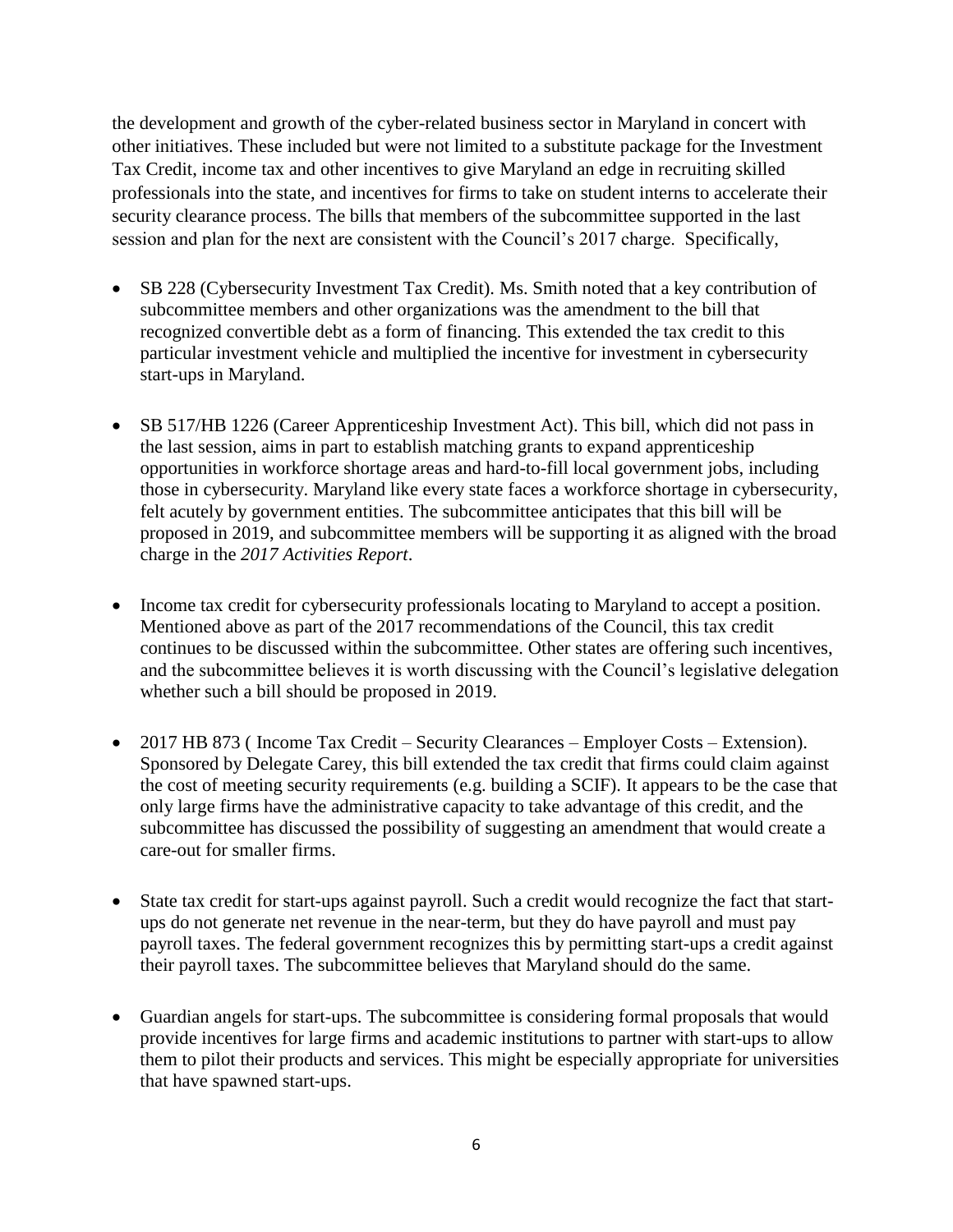- Accelerating security clearances. A major obstacle in filling positions by Maryland firms serving the federal government is the requirement for a clearance. This is because a) the time to obtain a clearance is well over a year and b) the process cannot start until the individual needing a clearance is hired. Members of the subcommittee and their organizations— Christine Ross (Maryland Chamber of Commerce) and Tamie Howie (Maryland Tech Council)—have been at the forefront of the effort to engage federal agencies about ways to speed the clearance process. They have broached the idea of using internships and apprenticeships as on-ramps for the clearance process. These efforts may be superseded by announced changes in responsibility for clearances from OPM to DoD. It is reported that DoD will bring efficiencies to the process, reducing the time needed.
- Safe harbor for firms implementing recognized cybersecurity standards. The State of Ohio in its 2017-2018 session passed a bill (201SB 220) that incentivizes firms to invest in cybersecurity standards by allowing those firms to use the investment as an affirmative defense when they are sued as a result of a breach. The subcommittee will discuss proposing such a bill with the legislative delegation of the Council.

Ms. Smith concluded her report by noting that the subcommittee's members hope to collaborate with members of other subcommittees on the foregoing and with other organizations in the state.

Mr. Israel remarked that SB 228, particularly the tax credits for convertible debt and 'buying local', will significantly enhance the state's ability to attract cybersecurity firms to locate in Maryland. Ms. Smith added that the bill is a first nationally, was given attention by Senator Cardin on the Senate Committee on Small Business and Entrepreneurship and has resulted in inquiries from a number of other states.

### Subject Matter Expert Presentation

The Attorney General welcomed Mr. Bill Lawrence and thanked Mr. Draffin for recruiting him to speak. Mr. Lawrence expressed his appreciation for the invitation. He noted that he is a Maryland resident and is pleased to be able to assist the Council by giving an overview of the electric grid, the e-ISAC, and what is being done to ensure the grid's resiliency.

Mr. Lawrence's presentation (PowerPoint) covered the following points:

- E-ISAC History
- Mission and Vision
- North America's Grid
- Threat landscape and common threats
- Information sharing and examples
- Products, services, and other resources
- International attacks
- GridEx opportunities and lessons learned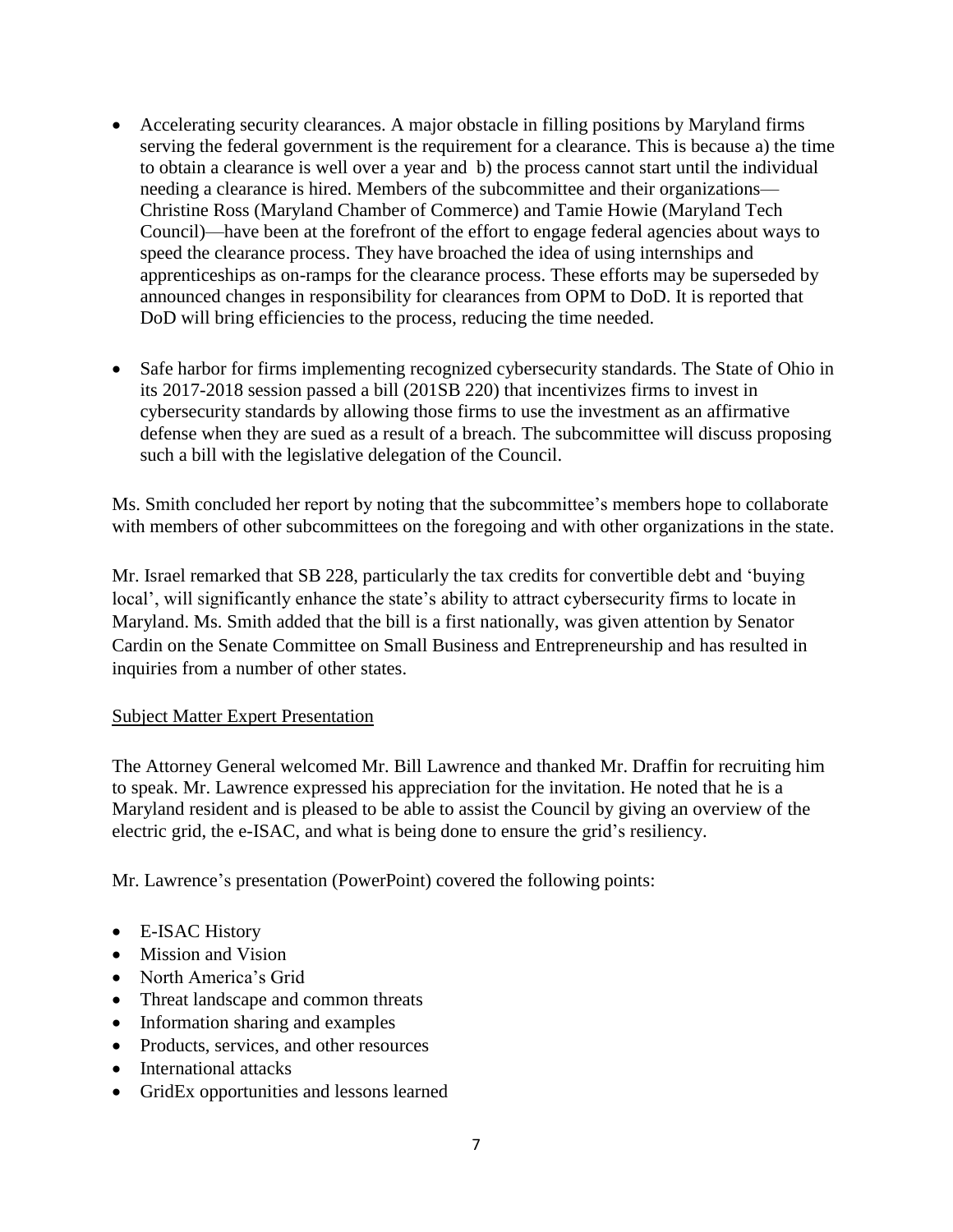Key take-aways from the presentation:

- The E-ISAC is one of the founding ISACs responsive to President Clinton's Presidential Directive 63. Since 1999, it has been housed at the North American Electric Reliability Corporation (NERC). NERC creates and enforces mandatory standards for the bulk generation and transmission of electricity across the North America. Distribution is regulated at the state level. Because of NERC Critical Infrastructure Protection (CIP) Standards, the grid starts from a baseline of security that is almost unique among the critical infrastructure sectors. The nuclear power sector also has mandatory and enforceable standards.
- The E-ISAC's mission is to reduce cyber and physical security risk to the electricity industry across the US (including Hawaii and Alaska), Canada and Mexico. This mission extends to bulk generation, transmission *and* distribution of electricity. Its vision is to provide high quality analysis and rapid information sharing for utilities and to help stakeholders mature their capacity to deflect, manage, and recover from adverse events. The E-ISAC analytical capacities are enhanced by its partnerships with the federal government, state organizations, and national laboratories funded by DoE and DHS.
- The threats to the grid range from damage caused by animals, weather (wind, lightning), theft (copper components for resale), or simple accidents to the most extreme possibilities of EMP or nuclear war. More recently, cyber threats (e.g. ransomware) and terrorist activity (e.g. disabling transformers through gunfire) have been added to the list. In this area, the E-ISAC focuses on two domains: information technology (IT)—the enterprise networks that utilities rely on to run their business and technical operations—and operations technology (OT), the physical components of the grid—like industrial control devices—that are run through the networks.
- The E-ISAC offers a variety of products and services to the industry, some of which come with reciprocal responsibilities. It supplies subject matter and context to NERC alerts which may require the industry to provide information addressing questions that bear on the alert itself. In an emergency, NERC can issue the highest-level NERC alert (not used to date), which can direct utilities to take certain operational actions to protect and restore the grid. The E-ISAC issues reports, provides resources, and socializes best practices such as the NIST Cybersecurity Framework and the Energy Subsector Cybersecurity Coordination and Maturity model (C2M2).
- A critical service of the E-ISAC is organizing the GridEx every two years. These exercises build response capabilities among utilities and related stakeholders, including state and local governments. Each GridEx last two days, are massive, and engage participants in complex, extremely challenging scenarios involving both IT and OT related attacks. Participation in these exercises has been growing. For example, the 2017 GridEx involved 6,500 participants, 450 organizations including 206 utilities, and 14 states. Two states, Wisconsin and South Carolina used the 2017 GridEx to meet their full-scale emergency management training exercise for the year, with their National Guards and emergency management agencies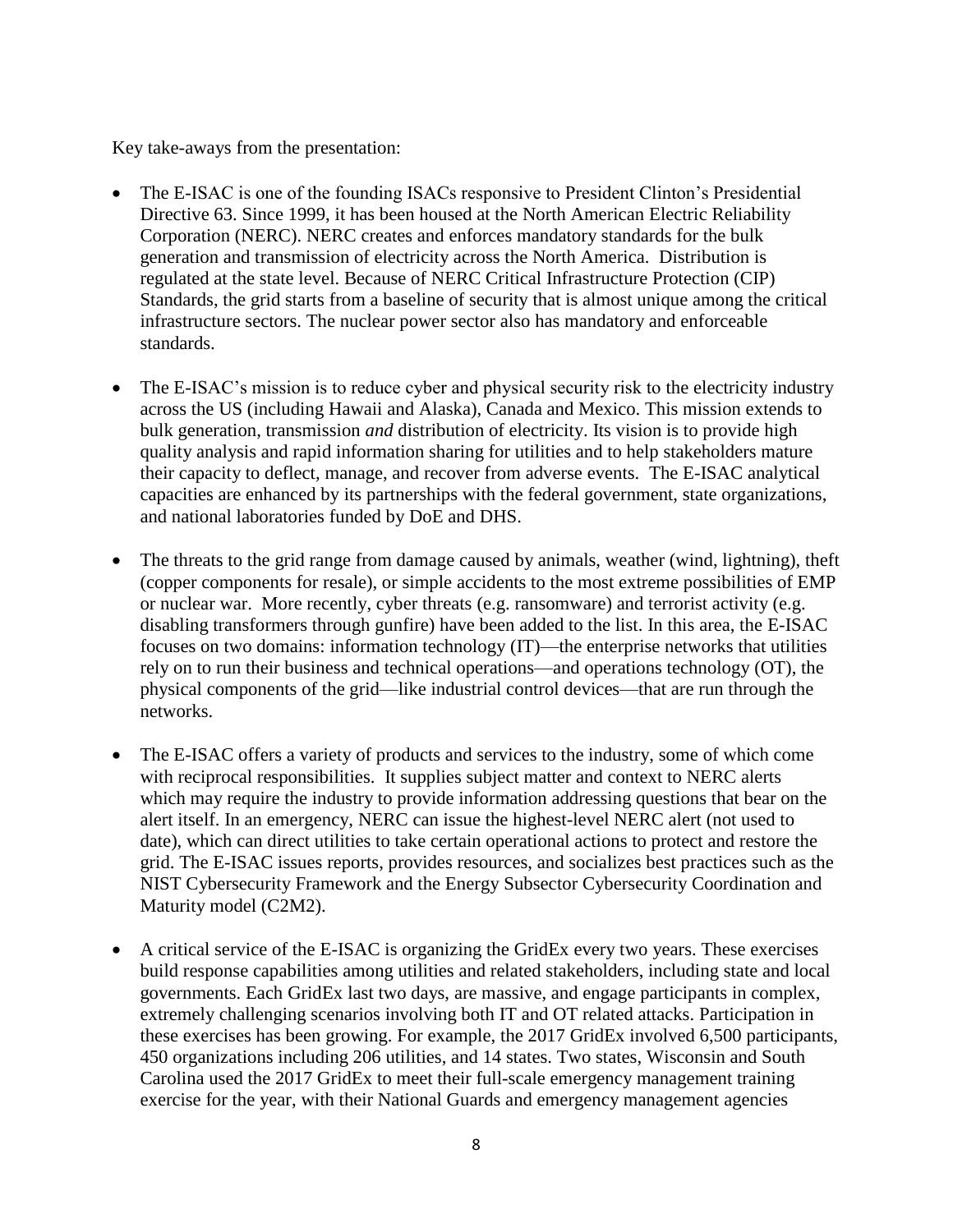participating. These exercises include a table-top piece to engage executives about strategy and policy. In 2017, Dr. Mary Beth Tung from the Maryland Energy Administration participated in that exercise. These exercises generate lessons learned and agreements. One of the outcomes of the 2015 GridEx is a mutual assistance agreement among 140 utilities to assist each other in the event of a massive cyber attack.

- The E-ISAC benefits from international partnerships. A case in point are the attacks on the Ukrainian power grid in 2015 and 2016. With some sources attributing the attacks to Russia, the 2015 attack involved remote access of control room computers to turn off the breakers, interrupting power. A DDoS attack prevented phone calls to the utilities to slow their awareness of the situation and to cause panic among callers not able to get through. However, once aware, the utilities dispatched teams to the field to manually reset breakers. The result was a quarter of a million people without power for only 8 hours. A similar attack on the transmission of electricity in 2016 affected 100,000 people for just a few hours. E-ISAC and other US agencies have debriefed extensively with the Ukrainian companies and passed these lessons learned on to their stakeholders.
- The disaggregated nature of the electric utility industry and the complexity it creates is a defensive strength of the US system. The network architecture of each utility company differs from one to another, as do their physical systems. To penetrate a substantial part of the industry would require huge investment of time and resources to map the networks and physical equipment of each utility. In addition, there are manual work-arounds when systems are taken down. The grid as a whole is not invulnerable, but its complexity raises the challenge significantly for any adversary contemplating a broad cyber attack against the American infrastructure.

In response to Mr. Lawrence's presentation, the following members raised questions:

- Dr. Tony Dahbura: How common is it for members of the E-ISAC to find advanced persistent threats (APTs) in their systems? Mr. Lawrence: APTs are found from time to time. The reports about Russia targeting the energy sector is a case in point. To help identify these campaigns, NERC and E-ISAC administer the Cybersecurity Risk Information Sharing Program (CRISP). Under CRISP, member utilities share data on traffic entering and leaving their networks, forming the largest repository of critical infrastructure data in the world. This traffic is analyzed by the E-ISAC and shared through classified channels for evaluation at the DOE level, which can access intelligence from the CIA, NSA, and the FBI. Site specific information is provided back to utilities where a threat is identified. The indicators of compromise (IoCs) are published to the entire industry.
- Dr. Joshi: First, can the E-ISAC share its GridEx attack scenarios with academic institutions to use in their degree programs? Second, can E-ISAC discuss the separation between networks and OT systems? Mr. Lawrence: It is on the E-ISAC roadmap to share more with academic institutions. In regard to the second question, the CIP standards require the absolute separation of networks for administrative traffic, like email, and networks connected to OT. This is in addition to other protections—both electronic and physical—that are mandated.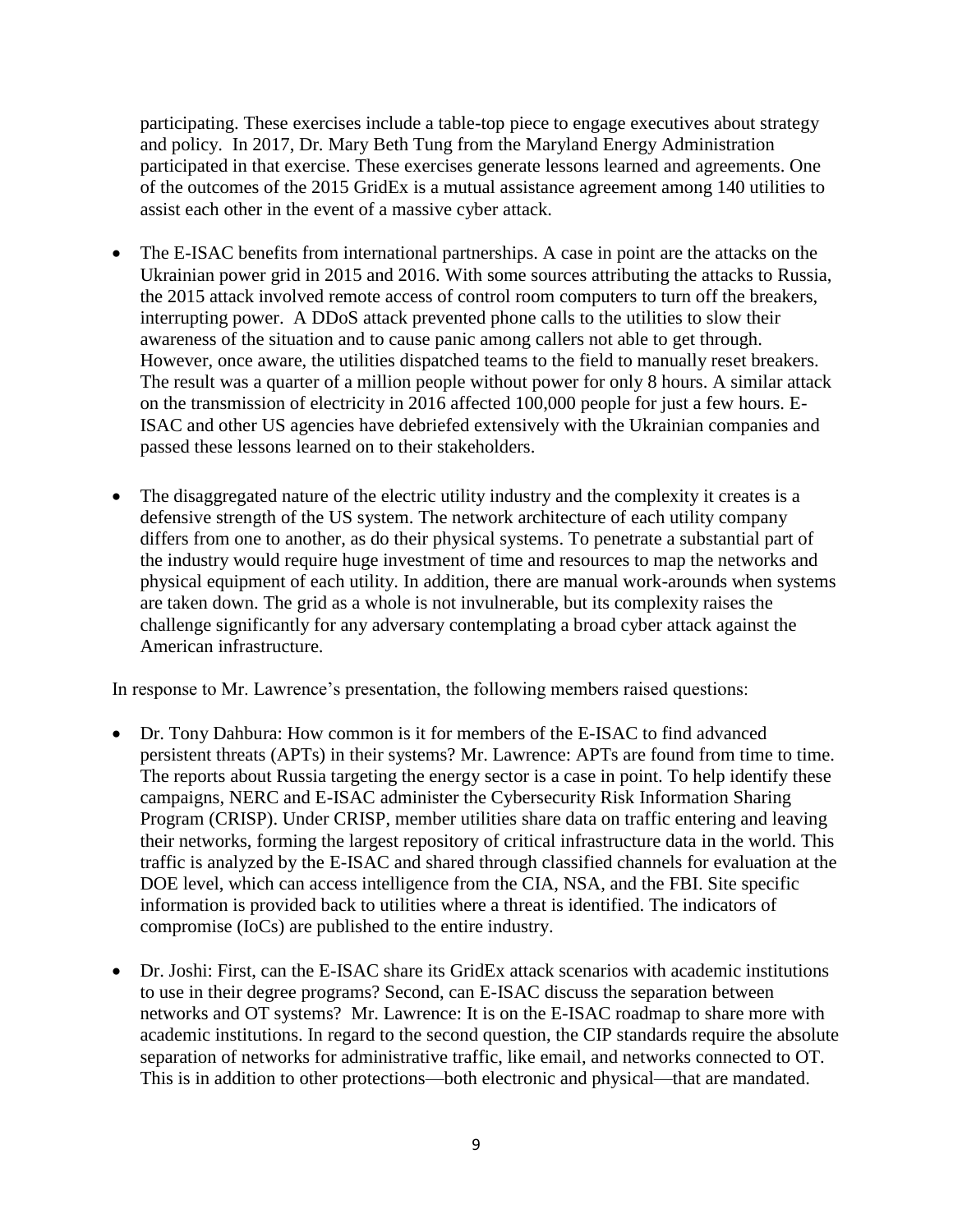- Mr. Hoover. Does IoT—smart meters as an example—offer a vector at the distribution level for cyber threats? Mr. Lawrence: The answer is yes. The E-ISAC is very much aware of this threat. To start addressing it, DOE is working with states like New York and California on initiatives to require that security be baked into these devices. At a more general level, the E-ISAC is working on faster ways to share information that is more like DHS Automated Indicator Sharing (AIS) system.
- Mr. Abeles: Energy security is top-of-mind right now for DOE. Recently, there have been at least three or four reports that have been published by the department in this connection. Is E-ISAC connected with DOE's efforts to secure the nation's energy? Mr. Lawrence: The DOE is the sector-specific agency that NERC and E-ISAC interact with, and they are very much involved with its efforts.
- Mr. Rauschecker: In regard to the CIP standards, are there penalties for noncompliance and how significant are those penalties? Mr. Lawrence: To broaden the question, NERC has a range of standards in addition to the CIP. These other standards include grid operation, incident response, facility engineering, and more. Penalties for violations can be as high as \$1 million per day. In 2011, when there was a blackout in the Southwest, it was found that the utilities responsible were not following NERC standards. The penalties assigned ranged from \$7 million to \$16 million. The goal now is to move beyond compliance as a mentality to viewing the standards as a foundation on which utilities can build more security. He has seen that shift accelerate in his time with E-ISAC.
- Dr. von Lehmen: Does NERC or DOE or DHS have a general communication plan in the event the grid goes down nationally for a sustained period of time? How would the government communicate with the general public to provide updates and direction? Without communication, a sustained outage is likely to produce deep social chaos. Mr. Lawrence: An outage as described is extremely unlikely. There is a supplemental operations strategy under which the utilities would operate the grid manually if necessary to restore power. To ensure their ability to coordinate a response, the utility sector is looking at ways independent of the normal networks to communicate among themselves and with government partners, such as satellite phones and high-frequency radios. The use of these devices will be built into the next GridEx. But to the question: preparing to manage a sustained general power outage, including the ability to communicate with the general citizenry, really must start at the state and local level. The experience with hurricanes in Florida and Texas demonstrate that.
- Dr. von Lehmen: We've heard about serious security breaches in the last few years. In these cases, very advanced cyber weapons in our national arsenal have been stolen. Breaches of CIA's Vault 8 and NSA's Equation Group are examples. When classified tools are known to be in the hands of adversaries or criminal groups, are utilities notified in a particular way about the risks so that they can be prepared? Mr. Lawrence: It surely happens at some level. The E-ISAC through DoE has relationships with all of the key law enforcement and intelligence agencies. There is a challenge in the ability to shared classified information because not everyone is cleared. But on the other hand, the CRISP program allows threat information to be declassified and shared within 24 to 36 hours.